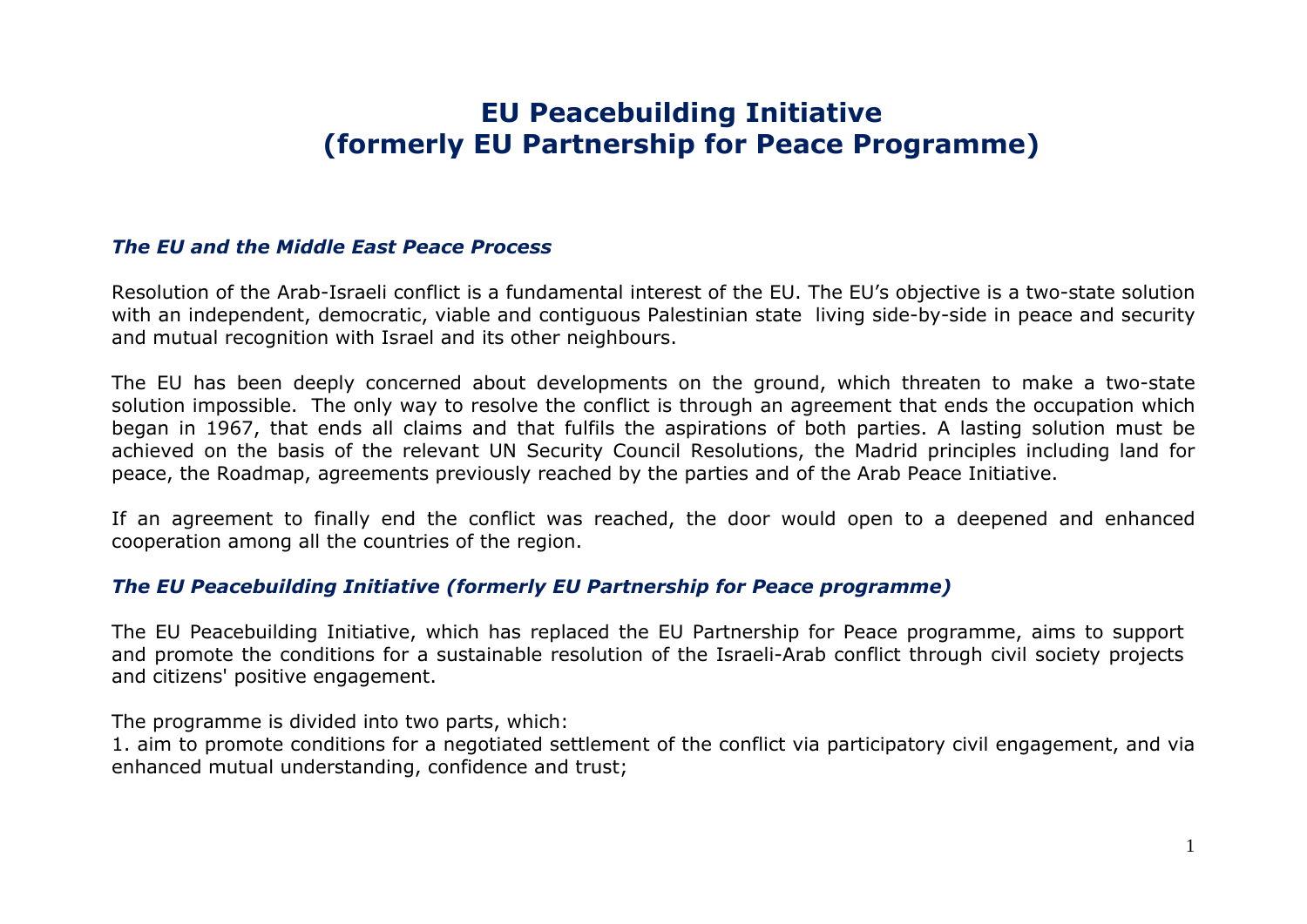2. contribute to peacebuilding through joint work supporting socio-economic development in, and empowerment of, the most conflict-affected communities.

Projects are generally initiated by Israeli, Palestinian and/or Jordanian organizations, but also include partnerships with European and other regional actors. Projects may target stakeholders either in Israel or Palestine or Jordan (unilaterally or jointly), and activities should take place locally within the region.

### *EUPI facts and figures*

- The EUPI annual budget is 5 million Euro.
- The EU contribution can range between 200,000 and 500,000 Euros per project.
- The maximum EU contribution is 80% of the total project budget.
- Project duration ranges from 24-48 months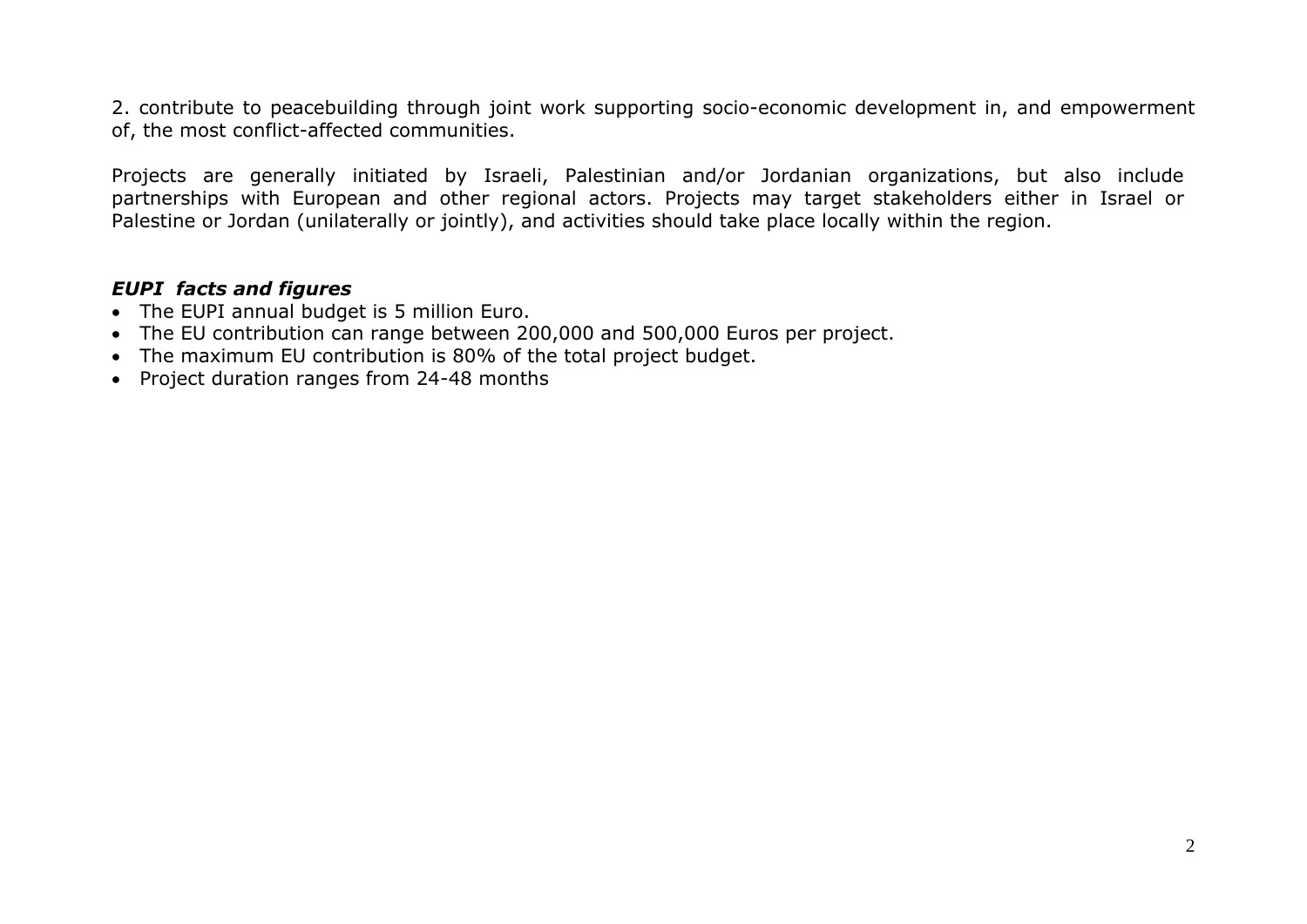#### **LIST OF ONGOING PROJECTS**

## **Call for Proposals 2015 (136-549)**

| <b>Title</b>                                                                                                                              | <b>Grant</b><br><b>Beneficiary</b>                               | Partner/s                                                | <b>Starting</b><br>date/<br><b>End date</b> | <b>Total</b><br>budget/<br>EU.<br>contributio<br>(EUR) | <b>Summary</b>                                                                                                                                                                                                                                                                                                                                                    |
|-------------------------------------------------------------------------------------------------------------------------------------------|------------------------------------------------------------------|----------------------------------------------------------|---------------------------------------------|--------------------------------------------------------|-------------------------------------------------------------------------------------------------------------------------------------------------------------------------------------------------------------------------------------------------------------------------------------------------------------------------------------------------------------------|
| Developing New<br>Leadership to<br><b>Initiate Strategies</b><br>and Actions to<br>Promote a<br><b>Negotiated Political</b><br>Resolution | School for<br>Peace at Neve<br>Shalom/<br>Wahat al-Salam<br>(IL) | Inmaa<br>Palestine<br>Center (PS)                        | 01/02/16<br>31/01/19                        | 635,386<br>499,921                                     | The overall objective is to engage Palestinian and Israeli up-and<br>coming leaders to advance the two state solution and develop<br>projects that promote public trust and support for an equitable<br>peace agreement.                                                                                                                                          |
| Shared Education in<br>a Divided Society -<br>- Leveraging<br>Educational<br>Partnerships for<br><b>Systemic Change</b>                   | Centre for<br>Educational<br>Technology (IL)                     | <b>Beit Berl</b><br>College (IL)<br>AJEEC-NISPED<br>(IL) | 01/02/2016<br>31/07/2018                    | 598,966<br>479,173                                     | The project aims to support conflict transformation by promoting<br>mutual understanding & cooperation between Jewish and Arab<br>educators & students mainly on substantive, curriculum based<br>activities through the introduction, adaptation and<br>institutionalization of a proven European model for collaborative<br>education within divided societies. |
| <b>Women Bringing</b><br>Peace: Building the<br>foundation for full<br>participation of<br>women pursuing<br>Peace                        | Itaach Maaki -<br>Women<br>Lawyers for<br>Social Justice<br>(IL) | Women Wage<br>Peace (IL)<br>The Adam<br>Institute (IL)   | 01/02/2016<br>31/07/2018                    | 595,135<br>476,108                                     | The project aims to promote the conditions for a negotiated<br>solution to the regional conflict by integrating broad women's<br>voices and involvement in political and civil action for peace and<br>security.                                                                                                                                                  |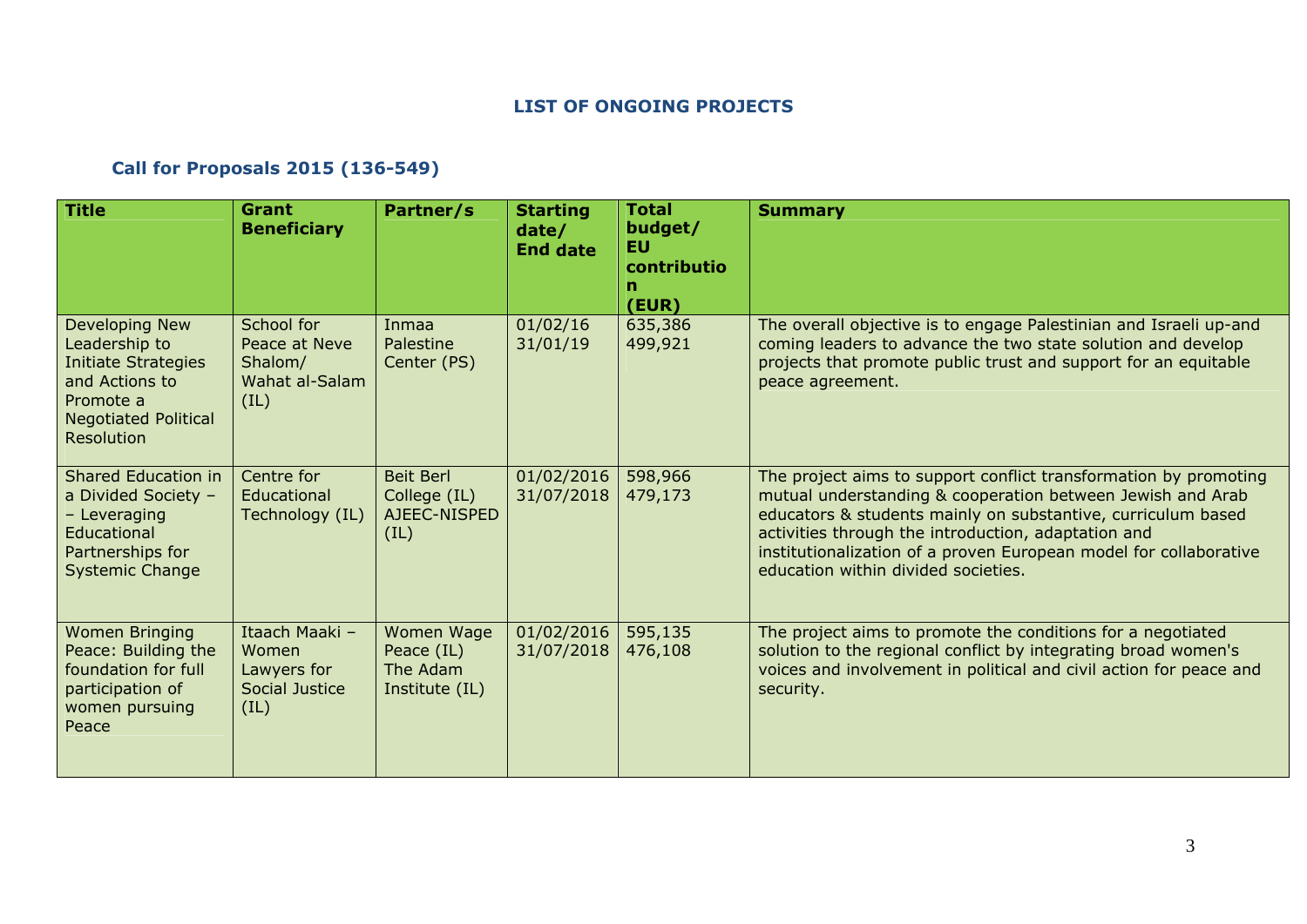| Medicine in the<br>Service of Peace - A<br>cross-border<br>Israeli-Palestinian<br><b>Professional Medical</b><br>Cooperation<br>Program | The Peres<br>Center for<br>Peace (IL)                                            |                                                                                    | 01/01/2016<br>31/12/2018 | 624,542<br>499,633 | The project aims to strengthen and increase concrete cooperation<br>and professional partnership between Israeli and Palestinian<br>healthcare systems and healthcare professionals.                                                                                  |
|-----------------------------------------------------------------------------------------------------------------------------------------|----------------------------------------------------------------------------------|------------------------------------------------------------------------------------|--------------------------|--------------------|-----------------------------------------------------------------------------------------------------------------------------------------------------------------------------------------------------------------------------------------------------------------------|
| Developing a Joint<br>Jewish-Arab Vision<br>for a Shared<br>Society in Israel                                                           | <b>Havazelet Givat</b><br>Haviva Cultural<br>and Educational<br>Institute (IL)   |                                                                                    | 01/01/2016<br>31/12/2017 | 403,777<br>323,021 | The project aims to develop a joint vision and implementable,<br>measurable goals for a shared society between Jews and Arabs in<br>Israel.                                                                                                                           |
| Land of Hopes<br>and Dreams -<br>Spreading<br>Nonviolent<br><b>Conflict</b><br><b>Transformation in</b><br>the West Bank                | Associazione<br>Comunita<br>Papa Giovanni<br>XXIII (IT)                          | <b>Rabbis For</b><br><b>Human</b><br>Rights (IL)                                   | 31/12/15<br>30/12/17     | 368,429<br>288,177 | The project aims to strengthen and replicate successful nonviolent<br>approaches and experiences in other marginalized communities in<br>the Hebron area.                                                                                                             |
| Peace for Sight                                                                                                                         | Johanniter-<br>Unfall-Hilfe EV                                                   | St John Eye<br>Hospital<br><b>Jerusalem</b><br>Hadassah<br>Medical<br>Organization | 01/02/16<br>31/01/19     | 756,543<br>490,065 | The project aims to contribute to long-lasting peace<br>between Israel and Palestine and form a solid platform for<br>co-existence based on addressing an unmet medical need in<br>an underprivileged sector of the Palestinian population.                           |
| <b>Making Public</b><br>Opinion a Force<br>for Palestinian-<br><b>Israeli Peace</b>                                                     | Palestinian<br><b>Center For</b><br><b>Policy And</b><br>Survey<br>Research (PS) |                                                                                    | 29/12/15<br>28/12/18     | 587,548<br>470,038 | The project aims at increasing general public support for<br>two-state solution compromises, increase support for<br>compromise among "problematic" constituencies, reduce<br>level of distrust and misperception and increase elite and<br>policy makers' awareness. |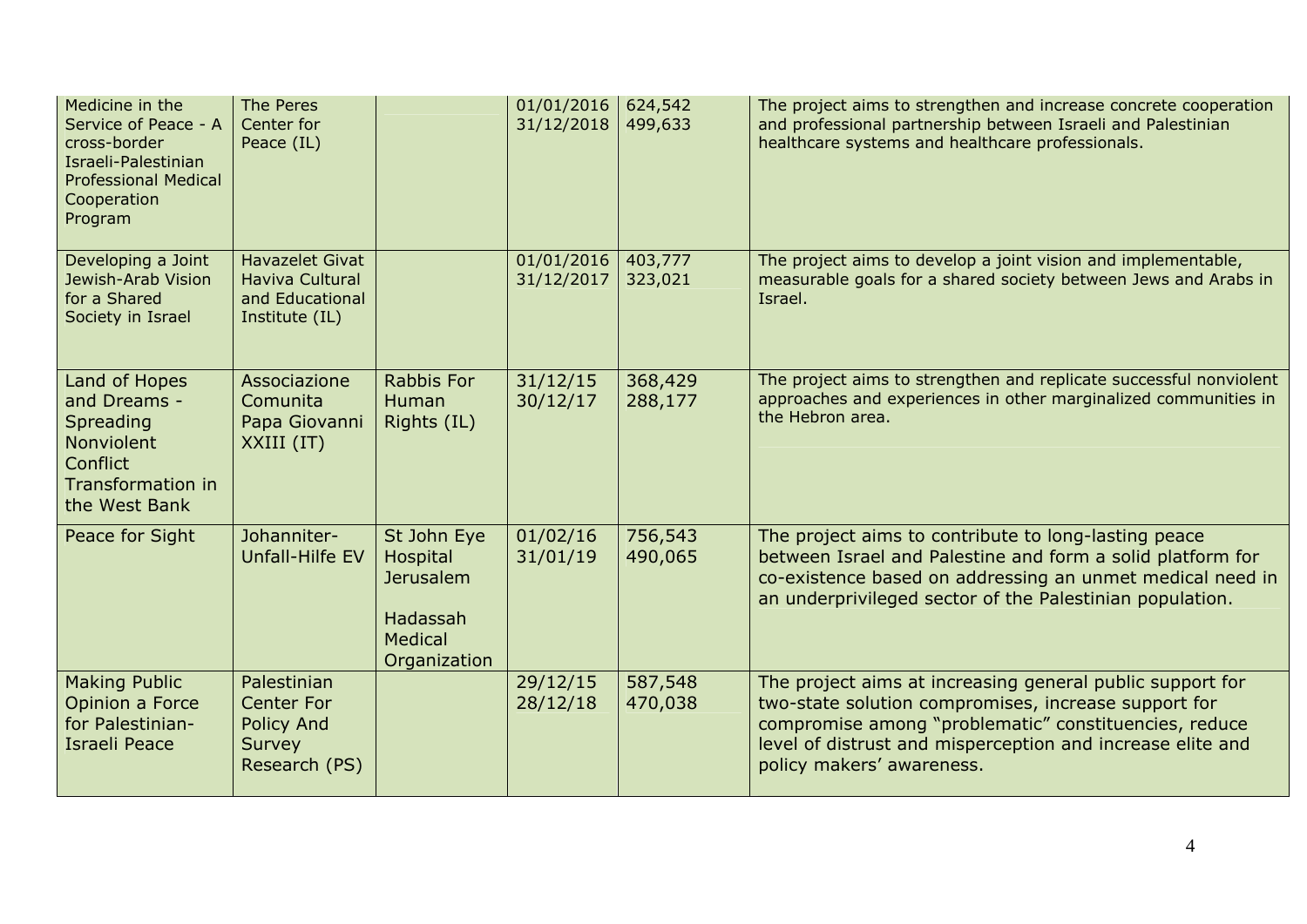| Drama for Peace<br><b>Building and</b><br>conflict<br>transformation in<br>the Gaza Strip. | Fekra Arts<br>Institute (PS) |  | 28/12/15<br>27/06/18 | 516,917<br>413,533 | The project promotes sustainable conflict transformation<br>through peace education (in particular via animation and<br>drama) among school children (4000 boys and girls) and<br>teachers in 40 schools and in 10 disabled NGOs in Gaza. |
|--------------------------------------------------------------------------------------------|------------------------------|--|----------------------|--------------------|-------------------------------------------------------------------------------------------------------------------------------------------------------------------------------------------------------------------------------------------|
|--------------------------------------------------------------------------------------------|------------------------------|--|----------------------|--------------------|-------------------------------------------------------------------------------------------------------------------------------------------------------------------------------------------------------------------------------------------|

## **Call for Proposals 2014 (135-256)**

| <b>Title</b>                                                                                                              | Grant<br><b>Beneficiary</b>                                   | Partner/s                                                                          | <b>Starting</b><br>date/End<br>date | <b>Total</b><br>amount/EU<br>contribution<br><b>EUR</b> | <b>Summary</b>                                                                                                                                                                                                                                                                                                                                                                               |
|---------------------------------------------------------------------------------------------------------------------------|---------------------------------------------------------------|------------------------------------------------------------------------------------|-------------------------------------|---------------------------------------------------------|----------------------------------------------------------------------------------------------------------------------------------------------------------------------------------------------------------------------------------------------------------------------------------------------------------------------------------------------------------------------------------------------|
| Ultra-Orthodox and The Citizens<br>Arabs Work<br>Together to Build a<br><b>Shared Society</b><br>through Social<br>Action | Accord Forum<br>between Jews<br>and Arabs in<br><b>Israel</b> |                                                                                    | 01/01/2015<br>31/12/2016            | 359,375<br>287,500                                      | The project aims to make a significant contribution toward<br>increasing the involvement of different populations, specifically<br>the ultra-Orthodox, in building a shared society and advancing<br>lpeace.                                                                                                                                                                                 |
| Israeli-Palestinian-<br>Jordanian Dialogue<br>on Future Security<br>Arrangements in<br>the Jordan Valley                  | Economic<br>Cooperation<br>Foundation                         | Peace and<br>Democracy<br>Forum<br>Amman<br>Center for<br>Peace and<br>Development | 01/01/2015<br>31/12/2016            | 544,813<br>435,850                                      | The project will jointly examine the type of security<br>arrangements needed to address future security challenges in<br>the Jordan Valley in the context of a Permanent Status<br>Agreement through a trilateral Israeli-Palestinian-Jordanian<br>dialogue on the nature of these challenges and on possible<br>international and regional contribution to future security<br>arrangements. |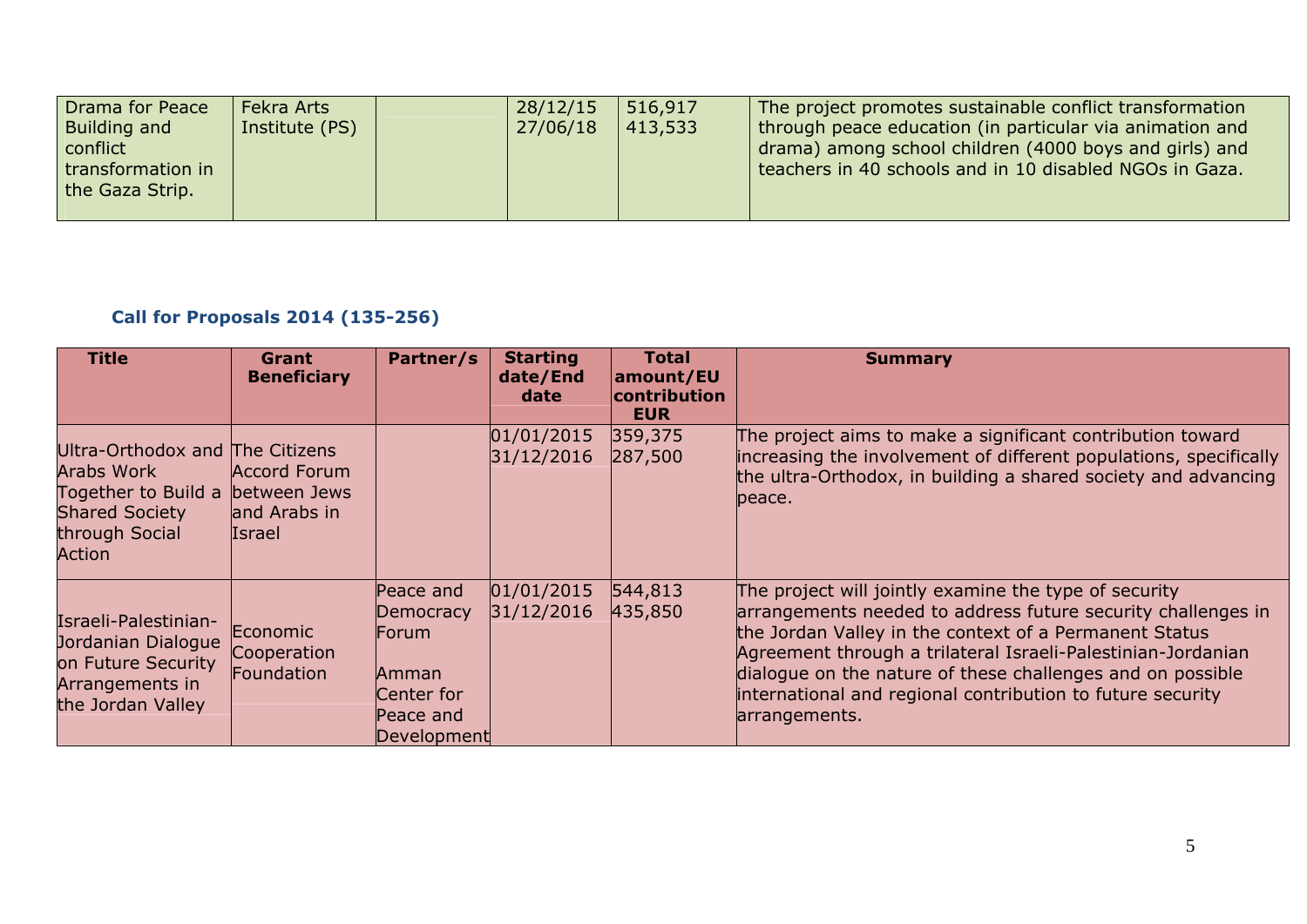| The Heart of the<br><b>Matter</b>                                                                                                                                    | Save a Child's<br>Heart in<br>Memory of Dr.<br>Ami Cohen |                                                     | 01/01/2015<br>31/12/2016 | 984,592<br>492,296 | The project aims to reduce of the effects of the conflict between<br>Palestinians and Israelis by focusing on issues of common<br>concern and by changing the perception of the "other" through<br>collaboration and cooperation within the health sector.                       |
|----------------------------------------------------------------------------------------------------------------------------------------------------------------------|----------------------------------------------------------|-----------------------------------------------------|--------------------------|--------------------|----------------------------------------------------------------------------------------------------------------------------------------------------------------------------------------------------------------------------------------------------------------------------------|
| Solutions for<br><b>Electronic Waste</b><br><b>Disposal Affecting</b><br>Palestinians and<br>Israelis.                                                               | <b>Green Land</b><br><b>Society</b>                      | AJEEC-<br><b>NISPED</b><br>Association              | 01/01/2015<br>31/12/2017 | 586,180<br>468,944 | By developing a socially beneficial model for e-waste disposal,<br>the project aims to ameliorate health and environmental risks<br>and address economic dependency of the Palestinian economy<br>in southern Hebron on the Israeli transport of e-waste.                        |
| Civil society<br>cooperation<br>between Palestinian<br>and Israeli<br>professionals in the<br>field of disabilities<br>as a means of<br>promoting peace<br>building. | <b>Hope Flowers</b><br>Society                           |                                                     | 15/02/2015<br>14/02/2018 | 579,268<br>463,414 | The project builds capacity among Palestinian professionals<br>working with children with developmental disabilities and to<br>contribute to peace building and mutual understanding between<br>Israelis and Palestinians professionals working in the field of<br>disabilities. |
| <b>Palestinian Youth</b><br>as Agents of<br>Change                                                                                                                   | Danish Red<br><b>Cross</b>                               | Palestinian<br>Red Crescent 31/03/2017<br>Society   | 01/04/2015               | 664,284<br>500,000 | The project builds capacity among Palestinian youth living in<br>Palestine, Jordan and Lebanon in non-violent conflict resolution.                                                                                                                                               |
| My Right to My<br>Future - Women's<br>Participation in<br>Peace Building and<br><b>Conflict Resolution</b><br>- My Right"                                            | Care Austria                                             | Women's<br><b>Affairs</b><br>Technical<br>Committee | 01/04/2015<br>30/09/2017 | 624,669<br>499,735 | The project promotes women leadership, and aims to shift<br>social attitudes towards women's participation in the political<br>sphere, promoting especially young women's role in peace<br>building and reconciliation.                                                          |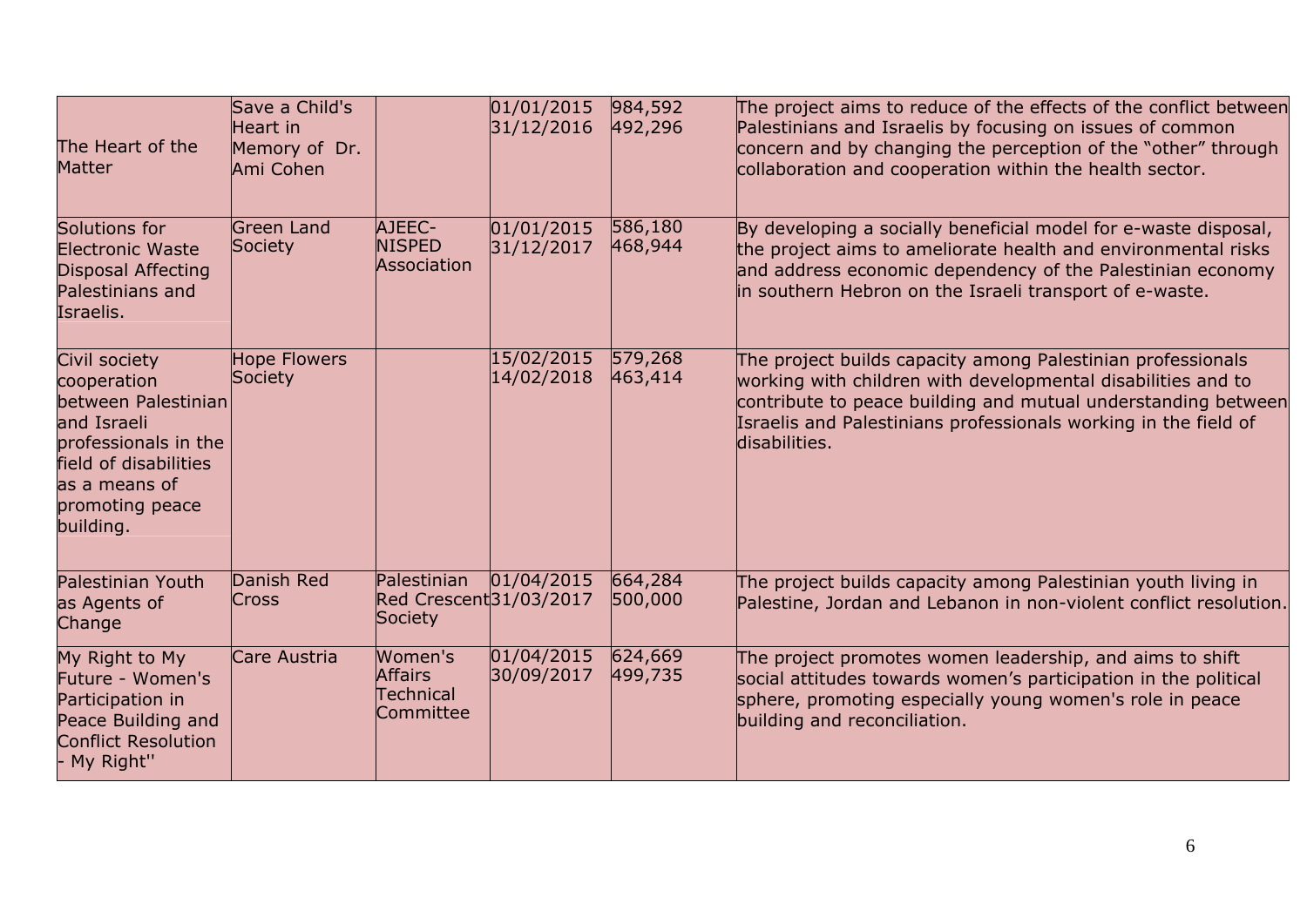| Advancing the<br>Implementation of<br><b>UNSCR 1325 in</b><br>Palestine | <b>UN WOMEN</b> | and Free<br>Thought<br>Association<br>The General<br>Union of<br>Palestinian<br><b>Women</b> | The Culture 01/01/2015<br>31/12/2017 | 602,217<br>481,773 | The project contributes to the development of an enabling<br>environment for women's leadership and participation in<br>conflict resolution, state-building and peace processes in<br>Palestine on the basis of UNSCR 1325. |
|-------------------------------------------------------------------------|-----------------|----------------------------------------------------------------------------------------------|--------------------------------------|--------------------|-----------------------------------------------------------------------------------------------------------------------------------------------------------------------------------------------------------------------------|
|-------------------------------------------------------------------------|-----------------|----------------------------------------------------------------------------------------------|--------------------------------------|--------------------|-----------------------------------------------------------------------------------------------------------------------------------------------------------------------------------------------------------------------------|

## **Call for Proposals 2013 (133-831)**

| <b>Title</b>                                                      | Grant<br><b>Beneficiary</b>                                       | Partner/s                                                                                                       | <b>Starting</b><br>date/End<br>date | <b>Total</b><br>amount/EU<br>contribution<br><b>EUR</b> | <b>Summary</b>                                                                                                                                                                                                           |
|-------------------------------------------------------------------|-------------------------------------------------------------------|-----------------------------------------------------------------------------------------------------------------|-------------------------------------|---------------------------------------------------------|--------------------------------------------------------------------------------------------------------------------------------------------------------------------------------------------------------------------------|
| Regional capacity<br>building for disaster<br>management - RegDis | <b>Ben Gurion</b><br>University of<br>the Negev<br>$(BGU)$ $(IL)$ | Jordan Red<br>Crescent (PS)<br>Green Land<br>Society for Health<br>Development (PS)<br>Magen David Adom<br>(IL) | 01/03/2014<br>28/02/2017            |                                                         | 495,209 The project aims to develop capacity and<br>396,167 resilience of rural communities in Jordan,<br>Palestine and Israel to cope with disasters,<br>including cross-border collaboration in<br>emergency response. |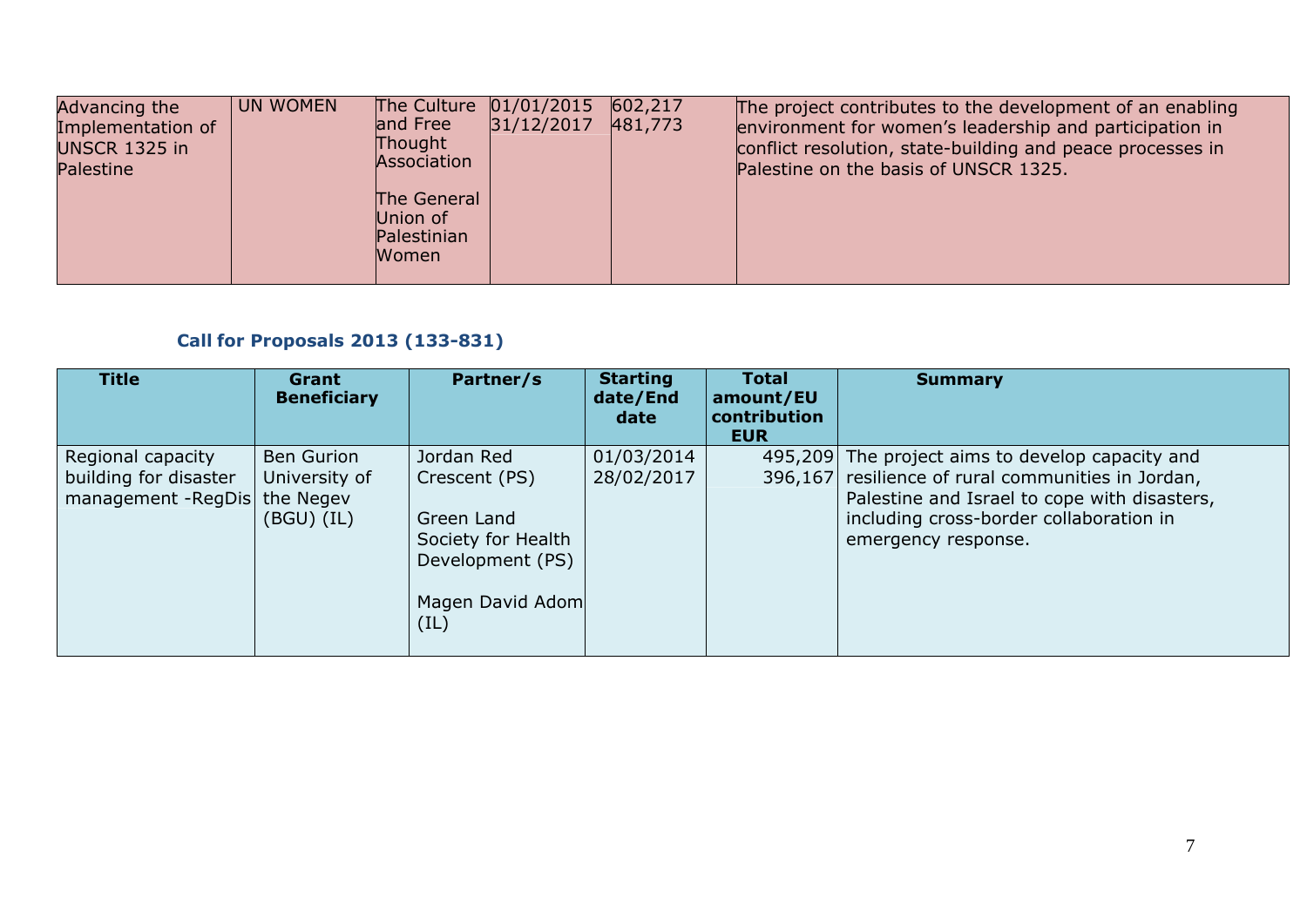| The Arabic Language<br>in the Public Sphere<br>in Israel: The<br><b>Academic Campus</b><br>and Beyond        | Dirasat Arab<br>Center for Law<br>and Policy (IL)  | Sikkuy: The<br>Association for the<br>Advancement of<br>Civic Equality (IL)<br>Van Leer<br>Jerusalem Institute<br>(IL)        | 01/01/2014<br>30/06/2016 | 366,492            | 458,115 The aim of the project is to use the Arabic<br>language as a tool for promoting peace, equality<br>and tolerance in Israel.                                                                                                                                                                                                     |
|--------------------------------------------------------------------------------------------------------------|----------------------------------------------------|-------------------------------------------------------------------------------------------------------------------------------|--------------------------|--------------------|-----------------------------------------------------------------------------------------------------------------------------------------------------------------------------------------------------------------------------------------------------------------------------------------------------------------------------------------|
| <b>Across Two</b><br>Narratives: The<br>Israeli-Palestinian<br><b>Parallel Narrative</b><br>Experience       | Parents<br>Circle-Families<br>Forum (IL)           |                                                                                                                               | 01/01/2014<br>30/06/2016 | 599,444<br>479,555 | The overall objective of this action is to drive a<br>reconciliation process among Israelis and<br>Palestinians as a necessary catalyst for a<br>negotiated agreement.                                                                                                                                                                  |
| Building capacity and<br>sustainability for a<br>Palestinian-Israeli<br>negotiated final<br>status agreement | Palestinian<br><b>Peace Coalition</b><br>(PS)      | H.L. Education for<br>Peace - Geneva<br>Initiative (IL)<br>Centro Italiano per<br>la Pace in Medio<br>Oriente (CIPMO)<br>(IT) | 02/01/2014<br>01/01/2016 | 491,569<br>393,255 | The project aims to maintain and increase support<br>among Israeli and Palestinian public for a<br>negotiated final-status agreement, and build<br>capacity for dealing with the conflict among<br>specific target groups, in order to produce long-<br>term change in attitudes, stereotypes and<br>approaches to conflict resolution. |
| Addressing Israeli<br>Actions and its Land<br>Policies in the oPt                                            | Applied<br>Research<br>Institute<br>Jerusalem (PS) | Land Research<br>Center (PS)<br>Kerem Navot (IL)                                                                              | 04/06/2014<br>03/12/2016 | 621,300<br>497,040 | The project monitors, analyses and documents all<br>Israel's actions and land policies in Palestine, with<br>the aim to disseminate the collected information to<br>key stakeholders, and advocate for a better<br>environment for peace.                                                                                               |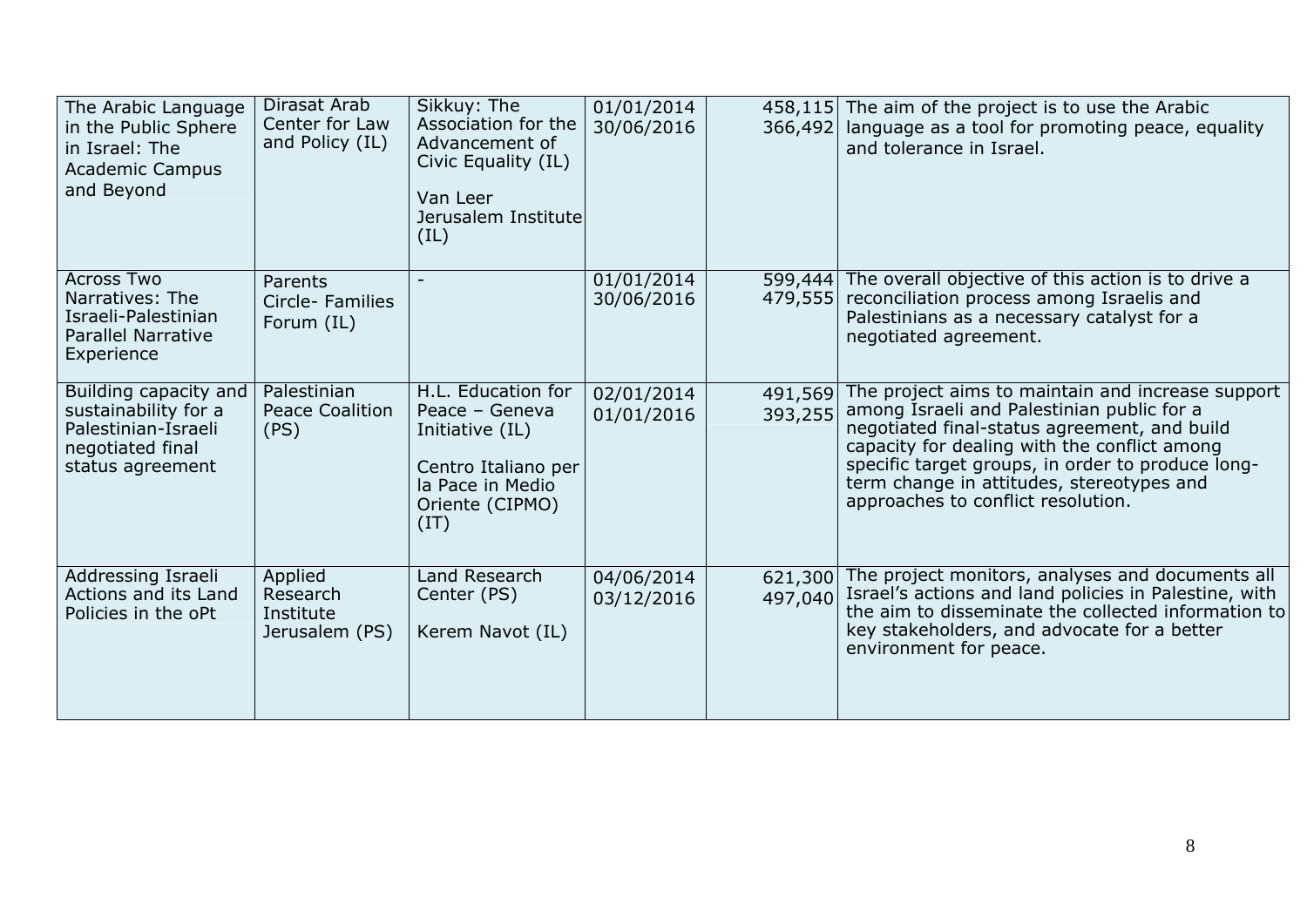| Building sustainable<br>peace though API:<br>regional civil society<br>initiative                         | The Center for<br>Democracy and<br>Community<br>Development<br>(PS) | Negev Institute for<br>Strategies of Peace 01/01/2016<br>and Development<br>(IL)<br><b>IKV Pax Christi</b><br>(NL)<br>United Religions<br>Initiative (JO) | 02/01/2014               | 571,128<br>456,902 | The project works to advance the API at three<br>levels by: 1. facilitating the creation of a dedicated<br>cadre of policy/decision-makers in Palestine,<br>Israel, and the Middle East committed to the API;<br>2. strengthening the regional civil society network<br>for the support of Middle East peace and security;<br>3. creating new cadres of youth and marginalized<br>groups for the support of the API in Israel and in<br>the region. |
|-----------------------------------------------------------------------------------------------------------|---------------------------------------------------------------------|-----------------------------------------------------------------------------------------------------------------------------------------------------------|--------------------------|--------------------|-----------------------------------------------------------------------------------------------------------------------------------------------------------------------------------------------------------------------------------------------------------------------------------------------------------------------------------------------------------------------------------------------------------------------------------------------------|
| Promoting Israeli<br>Palestinian cross<br>border cooperation in<br>nature conservation<br>and eco-tourism | Hanns-Seidel-<br>Stiftung (DE)                                      | Palestinian Wildlife<br>Society (PS)<br>Society for the<br>Protection of<br>Nature in Israel<br>(IL)                                                      | 02/01/2014<br>01/01/2017 | 563,654<br>450,923 | The project aims to raise institutional and<br>professional capacity of Palestinian organisations<br>and individuals for the conservation and<br>sustainable management of natural assets, as a<br>contribution to the viability of a Two States<br>Solution.                                                                                                                                                                                       |
| <b>Builders of Peace:</b><br>refugee youth forum                                                          | Lajioon Center<br>Association (PS)                                  |                                                                                                                                                           | 19/12/2013<br>18/12/2016 | 393,326<br>314,660 | The project aims to instil a stronger peace culture<br>among Palestinian refugee communities by<br>enhancing the role and strengthening the influence<br>of Palestinian peace builders and peace<br>movements.                                                                                                                                                                                                                                      |

AU Austria

DE Germany<br>ES Spain

Spain